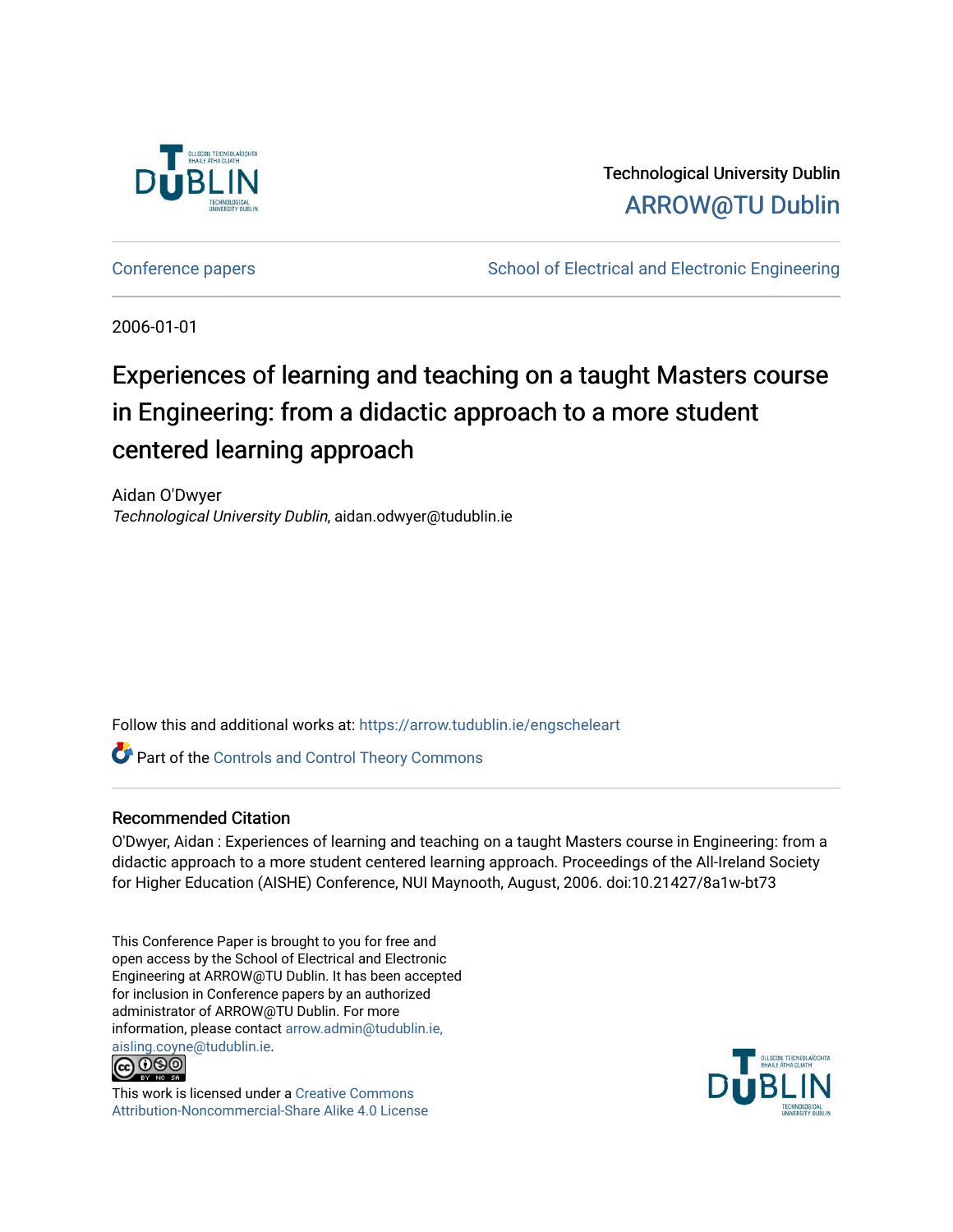## **Experiences of learning and teaching on a taught Masters course in Engineering: from a didactic approach to a more studentcentred learning approach**

Aidan O'Dwyer, School of Control Systems and Electrical Engineering, Dublin Institute of Technology, Kevin St., Dublin 8. e-mail: aidan.odwyer@dit.ie

Abstract: This paper reports on, reflects on, and evaluates the author's experiences of teaching the *Advanced Control* module on the Masters degree in Advanced Engineering at Dublin Institute of Technology (DIT) over the past four academic years. The teaching approach has evolved from a traditional didactic lecture and laboratory course, with associated assessments, in the first academic year, to the implementation of a more learnercentred approach over the past two academic years. This new approach has been made possible by the appropriate use of real case studies, information technology tools, and webbased virtual laboratories. Assessment methodology has also evolved. In the first academic year, four individually tailored student assignments were set; this prevented plagiarism, while allowing students to work in teams if they wished, as each assignment had a common theme. The assignments were a mixture of traditional examination questions and design problems (which involved limited use of the MATLAB/SIMULINK computer tool). Over the past two academic years, three individual student assignments have been set. Two assignments are primarily based on virtual laboratories on the web, and are assessed by the author using a written report. The final assignment is an individual student PowerPoint presentation on applications of automatic control in bioengineering, computer networks, waste management, and energy efficiency, among other topics. This assignment is peer assessed by the students. An improvement in learning outcomes has been noted using the new approach; formal student feedback has also been positive. The author is committed to deepening the learnercentred approach in the future, with, for example, the inclusion of further industrial case studies, and the progressive implementation of the module in an e-learning environment.

#### **1. Introduction**

The Faculty of Engineering of the Dublin Institute of Technology introduced, in September 2002, a one-year full-time programme leading to a Masters degree (M.E.) in Advanced Engineering. The programme can also be taken in a part time mode, over two or more years. The programme was structured in modular form, allowing learners to advance from a Postgraduate Certificate (on completion of three modules) to a Postgraduate Diploma (on completion of five modules) to a Masters degree (on the completion of five modules and a dissertation). Single module certification is also available. Each module had three hours class contact per week, and six hours associated self-learning, totalling 12 ECTS credits per module. For the academic year beginning in September 2004, the requirements of the programme were changed to each module having 2.5 hours class contact per week, and six hours associated self-learning, totalling 10 ECTS credits per module. This brought the programme in line with other such programmes in the DIT. Learners could now advance from a Postgraduate Certificate (on completion of three modules) to a Postgraduate Diploma (on completion of six modules) to a Masters degree (on the completion of six modules and a dissertation). Full details of the current programme are available [1].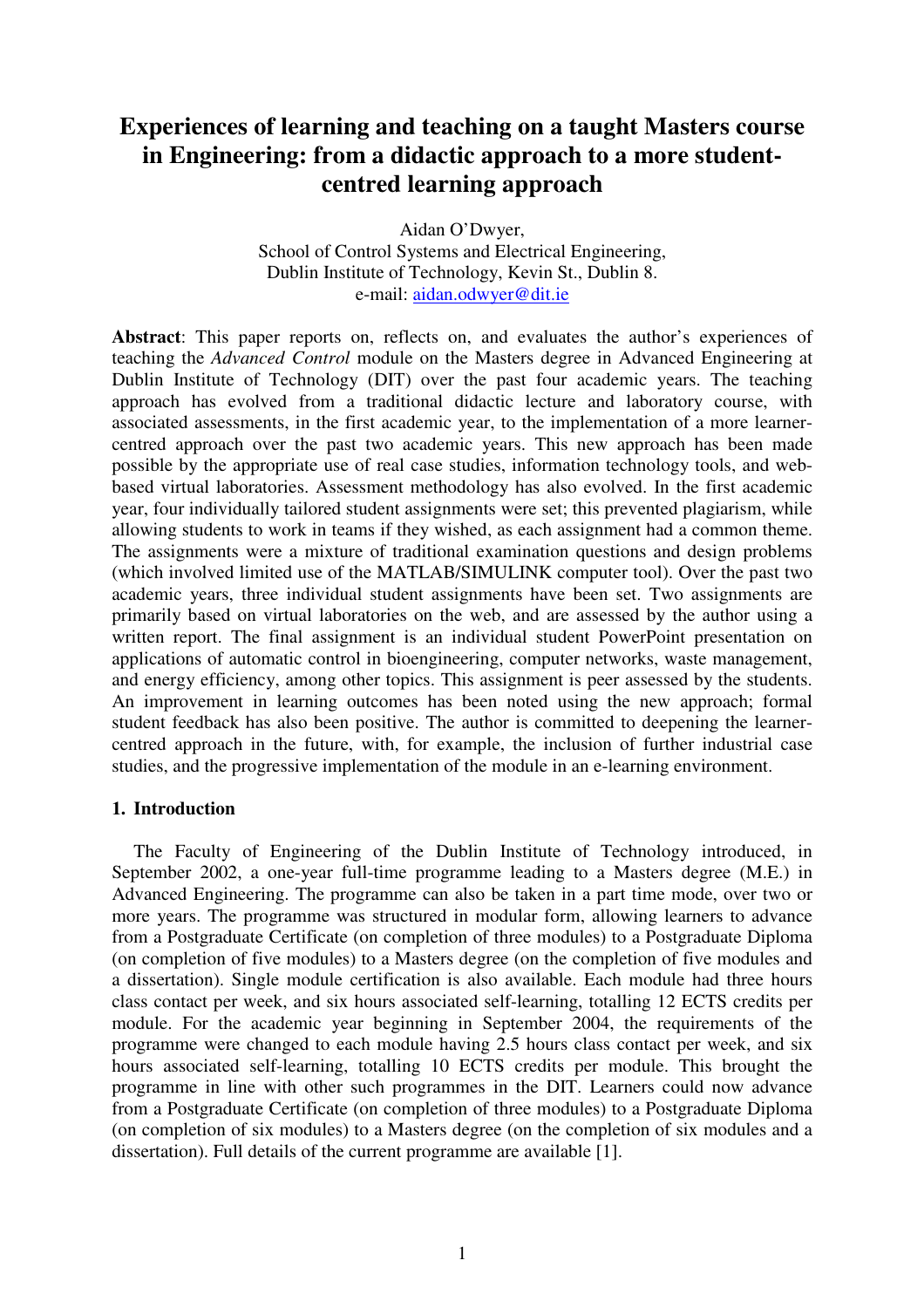The author has taught a module in Advanced Control in the four academic years of the programmes history. Table 1 gives some enrolment data. The scheduling of the module (on Friday afternoon in the 2002-3 and 2005-6 academic years, and Monday evening in the 2003- 05 academic years) has encouraged part time students to participate.

| Year                                 | $2002 - 3$ |  | 2003-4 |   | 2004-5 |  | 2005-6 |    |
|--------------------------------------|------------|--|--------|---|--------|--|--------|----|
| Mode; $F = Full-time, P = Part-time$ |            |  | Е      | D | Е      |  |        |    |
| Students enrolled in the programme   |            |  | ററ     |   |        |  |        | NΑ |
| Students completing the module       |            |  |        |   |        |  |        |    |
| Total                                |            |  |        |   |        |  |        |    |

Table 1: Student numbers in each year (NA = data not available/no data)

The entry requirements for the programme are a minimum of a Second Class Honours degree (2.2 grade or higher) in engineering or a related science programme, or equivalent. Students who chose the Advanced Control module had a variety of educational backgrounds, with first degrees in Electrical Engineering, Electronic Engineering, and Mechanical Engineering predominating. The variety of student educational background meant that the module was taught assuming little prior knowledge of the subject matter; material was covered, however, in a rapid and academically rigorous manner, consistent with the programme award. The module was assessed by coursework and examination; the coursework has a weighting of 30% and the three-hour terminal examination has a weighting of 70%. This is quite a traditional assessment regime. Coursework assessment was done by means of individual student assignments.

Table 2 gives the breakdown of lecture and laboratory hours in each year of the course; the reduction in contact hours for the latter two academic years is noticeable. As learners have already completed a first degree in Engineering (in almost all cases), in which laboratories form a significant part of student effort, traditional laboratory work in the module is limited.

| Year                                     | $2002 - 3$ | 2003-4 | 2004-5 | 2005-6 |
|------------------------------------------|------------|--------|--------|--------|
| Lecture hours                            | 68         | 64     | 51.5   |        |
| Laboratory hours                         |            |        |        | ن. ب   |
| Other hours (tutorial, assignment hours) |            |        | 0.J    |        |
| Total                                    | 78         | 73.5   | 65     |        |

Table 2: Lecture and laboratory hours in each year

The course is structured in four major sections. The first section, *Control Fundamentals*, treats basic ideas under three subheadings: basic process and classical control, system modelling, and identification and tuning fundamentals. The second section, *Identification and Controller Design*, further treats identification issues (in the frequency domain) and controller design in the frequency and time domains. The third section, *Advanced Process Control*, details control techniques that apply to applications, for example, in the chemical and pharmaceutical industries; the control of processes with long time delays is discussed in particular. The final section, *Non-linear, adaptive, and optimal control*, treats advanced topics under these headings. Tables 3 and 4 show the breakdown of teaching hours (i.e. lecture and laboratory hours) devoted to each section of the course over the four academic years.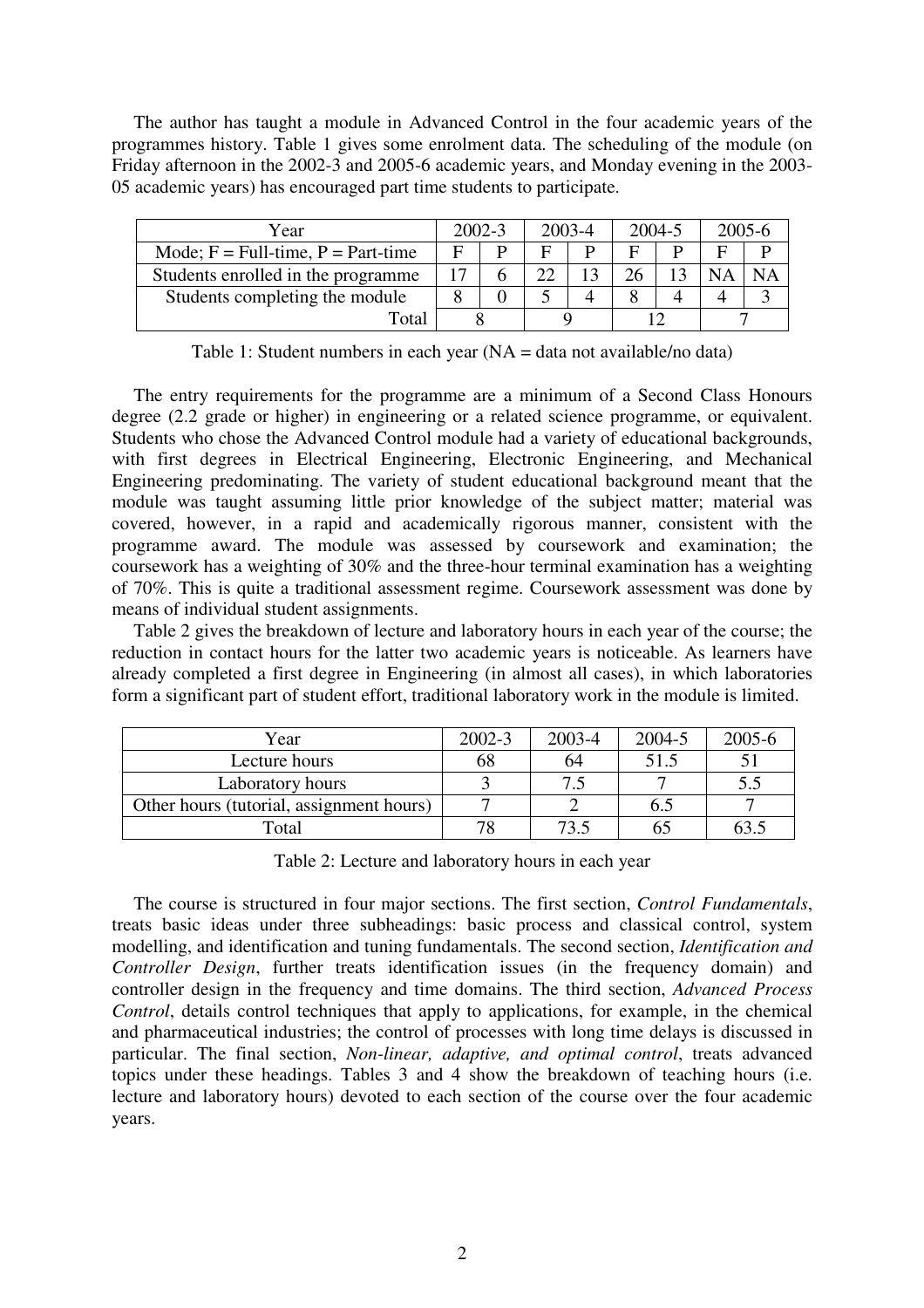| Year                                        | $2002 - 3$ | 2003-4 | 2004-5 | 2005-6 |
|---------------------------------------------|------------|--------|--------|--------|
| <b>Control Fundamentals</b>                 | 17         | 19.5   |        | 16     |
| <b>Identification and Controller Design</b> | 18         |        | 14     | 19     |
| <b>Advanced Process Control</b>             |            |        | 15.5   | 13     |
| Non-linear, adaptive and optimal control    | 27         | 24     |        | 8.5    |
| Total                                       |            | 71.5   | 58.5   | 56.5   |

Table 3: Breakdown of teaching hours for each section of the course.

| Year                                        | $2002 - 3$ | 2003-4 | 2004-5 | $2005 - 6$ |
|---------------------------------------------|------------|--------|--------|------------|
| <b>Control Fundamentals</b>                 | 24         |        |        | 28         |
| <b>Identification and Controller Design</b> | 25         | 24     |        | 34         |
| <b>Advanced Process Control</b>             | 13         |        |        | 23         |
| Non-linear, adaptive and optimal control    | 38         | 34     |        |            |

Table 4: Breakdown of teaching hours, in percentage terms, for each section of the course (rounded to integer numbers).

Broadly, the first two sections of the course (*Control Fundamentals* and *Identification and Controller Design)* correspond to material that would be largely covered at undergraduate level in a Control Engineering subject in a variety of engineering programmes. The final two sections of the course (*Advanced Process Control* and *Non-linear, adaptive and optimal control*) are more specialised topics, that would typically be covered in outline (if at all) at undergraduate level. Table 5 summarises the breakdown of teaching hours, in percentage terms, between these two categories.

| Year                             | $2002 - 3$ | 2003-4 | 2004-5 | 2005-6 |
|----------------------------------|------------|--------|--------|--------|
| Typical undergraduate material   | 49         |        |        |        |
| Untypical undergraduate material |            | 4С     | ⊥r     |        |

Table 5: Breakdown of teaching hours, in percentage terms, between two major categories (rounded to integer numbers).

Table 5 shows a consistent trend. The raw figures are, of course, indicative, as the boundary between typical and untypical undergraduate material is fuzzy. The trend is in response to changing student educational background and teaching experience on the course, among other factors; a discussion of teaching and learning experiences on each year of the course is given in Section 2.

The module can also provide the basis for the M.E. dissertation, which has an assessment weighting of 2.5 individual modules. The author supervised four dissertations in 2002-3, two dissertations in 2004-5 and is currently supervising one dissertation (in 2005-6). The dissertation topics are:

- 2002-3 The estimation of the transfer function of a human operator The control of the process control training plant (PLINT rig) The estimation and control of a laboratory heating and ventilation system Control of a active suspension system for vehicle applications
- 2004-5 Evaluation of design methods: phase-lead, phase-lag and lead-lag controllers Control system improvement: direct thermal oxidiser/waste gas steam boiler
- 2005-6 Further evaluation of design methods for fixed structure controllers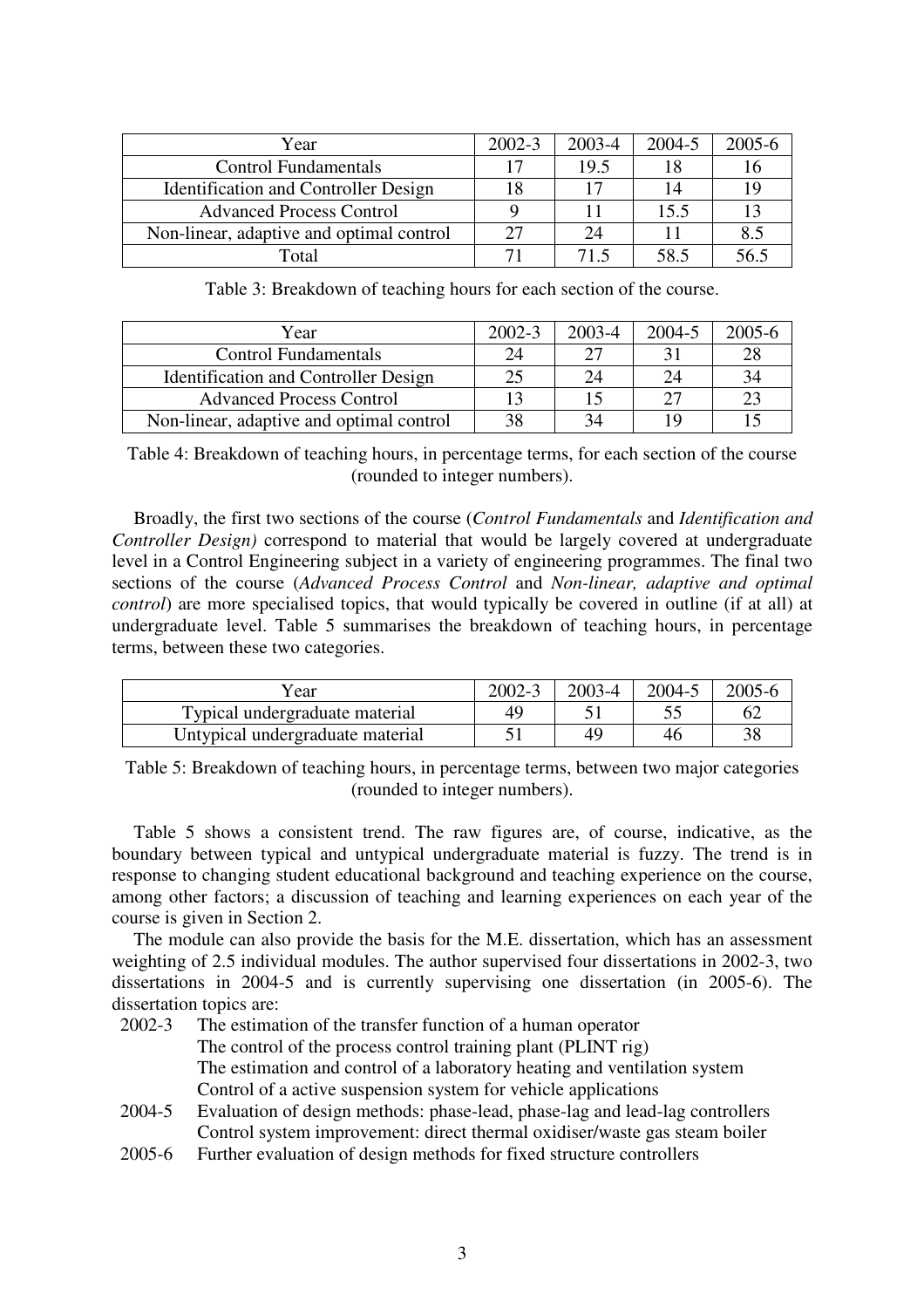#### **2. Detailed discussion of teaching and learning on the course**

The course in the 2002-3 academic year was a traditional, didactic course in Control Engineering, with an emphasis, as Tables 3 to 5 show, on more advanced topics. The CAD package MATLAB/SIMULINK was used extensively in simulation case studies; the simulation programmes were made available to the students. Self-learning by the students of this CAD package was required. Four individually tailored student assignments were set; this prevented plagiarism, while allowing students to work in teams if they wished, as each assignment had a common theme. The assignments were a mixture of traditional examination questions and design problems (which involved the use of MATLAB/SIMULINK). The average mark for the module assignments was 72%, with a significantly lower average module examination mark of 43% (see Table 6). This was disappointing when compared to the average student programme mark (of 72%). Indeed, the external examiners commented on the difficulty of the examination paper. From a student point of view, the strengths of the module, obtained from the standard DIT Student Survey Questionnaire, were the design orientation of the course, the photocopied handouts of the course material and the references to relevant and up-to-date technical papers. No particular weaknesses were identified.

Because of the overall first year experience, the following changes were made in the module for the 2003-4 academic year:

- The overall course material was significantly reduced.
- A greater number of case studies were included in the lectures; most of these case studies were based on aspects of the control of a pilot scale heating and ventilation process available in the laboratory.
- The balance of the material covered was changed modestly, to put a greater emphasis on fundamental topics (see Tables 3 to 5).
- More laboratories were scheduled, and formal instruction was given in the MATLAB/SIMULINK package (see Table 2).
- Five tutorial sheets (with answers to typical examination questions) were distributed in the last five weeks of the lecture course.

In addition, the number of assignments was reduced from four to three, though the nature of the assignments did not change. Table 6 shows a striking difference between part-time student performance and full-time student performance (for the 2003-4 academic year). This is partly explained by noting that 80% of full time students were international, and regrettably had great difficulties with the subject material; in contrast, the part time students tended to hold responsible positions in the control industry, or, in one case, was a research student in control engineering taking the module. Overall, however, student performance showed room for improvement; again, the external examiners commented that the structure and difficulty of the examination paper should be further reviewed. From a student point of view, the strengths of the module, obtained from the Student Survey Questionnaire, were the organisation of the module, the detailed coverage of the course material and the case studies. No particular weaknesses were identified. The main suggestion for improvement was the inclusion of more practical sessions. In further informal feedback gathered towards the end of the module, students suggested that the amount of material covered in the module was greater than other modules on the programme. They preferred the presentation method (overhead projector slides based on the course handouts) to a PowerPoint alternative. In a final comment, it was suggested that each assignment typically took over 20 hours to complete, with some students stating that each assignment took between 40 and 60 hours to complete. However, students suggested that the assignments were a good learning experience.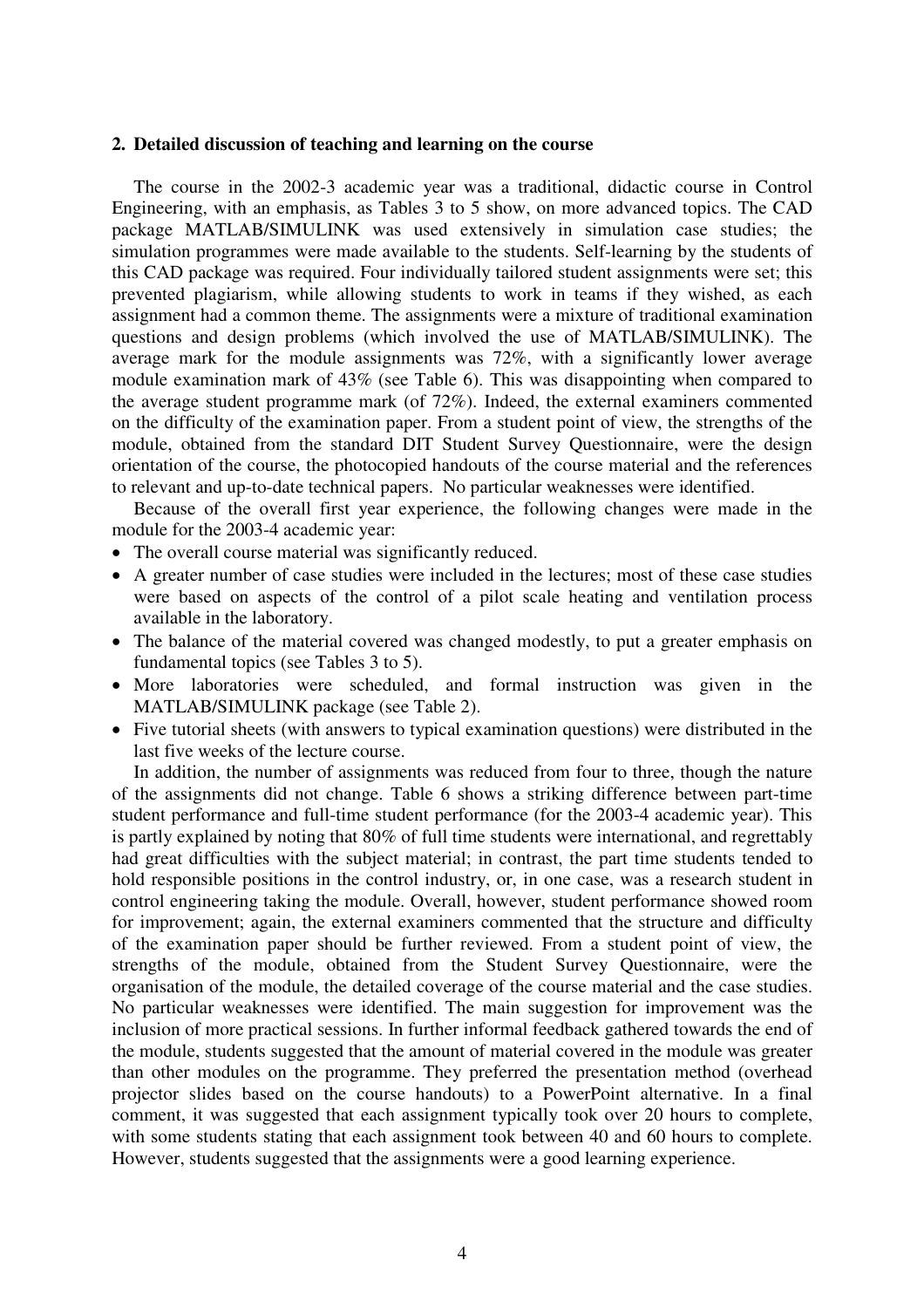These comments, and the overall teaching and learning experience, motivated a more searching reflection and evaluation of the module. Such reflection was required in any case, as the module class contact time was reduced by 30 minutes per week. The following changes were made to the module (in addition to previous changes made), for the 2004-2005 academic year:

- The amount of course material was reduced further, with a significant change in the balance of the material toward fundamental topics and towards advanced process control (see Tables 3 to 5). This reflected both the difficulty full-time students were having with the course material, and the increasing part-time profile of students taking the module, with a significant representation of students from the process industries.
- The amount of case studies in the module was increased further.
- The desire for more practical work was addressed by the inclusion of virtual web-based laboratories, which allow a flexible, independent way of learning using the web, and were equally suitable for persons taking the module on a full time or part time basis. Further details of experiences using these web-based laboratories are available [2].
- The assignments were changed to reflect a more learner-centred approach. Three individual student assignments were still set. Two assignments were primarily based on virtual laboratories on the web, and the author assesses a subsequent written report. The final assignment is an individual student PowerPoint presentation on applications of automatic control in bioengineering, computer networks, waste management, and energy efficiency, among other topics. This assignment is peer assessed by the students.

Table 6 shows student performance for the 2004-5 academic year. Full-time student performance has improved, and is now closer to part-time student performance; the author attributes this improvement to the increased concentration on fundamental material, together with a reduction in the number of unprepared students taking the module. From a student point of view, the strengths of the module, obtained from the Student Survey Questionnaire, were the methodology, organisation, and presentation of the course. No particular weaknesses were identified. Again, the main suggestion for improvement was the inclusion of more practical sessions.

The satisfactory outcome of the module in the 2004-5 academic year allowed consolidation of the module in the 2005-6 academic year. There were some changes in the material covered; this was primarily due to the background of both the full-time and part-time students sitting the module, as identification and controller design topics were more in demand. In addition, further virtual laboratories were communicated to the students, to be covered in a self-learning format. From a student point of view, the strengths of the module, obtained from the Student Survey Questionnaire, were again the methodology, organisation, and presentation of the course. No particular weaknesses were identified. Again, the main suggestion for improvement was the inclusion of more practical sessions.

| Year                                        | $2002 - 3$  |           | 2003-4 |                | 2004-5 |     | 2005-6    |           |
|---------------------------------------------|-------------|-----------|--------|----------------|--------|-----|-----------|-----------|
| Mode; $F = Full-time, P = Part-time$        | $\mathbf F$ | P         | F      | P              | F      |     | F         |           |
| Students completing the module              | 8           | 0         |        | $\overline{4}$ | 8      |     | 4         |           |
| Total                                       |             |           |        | 12             |        |     |           |           |
| Module examination average $(\%)$           | 43          | <b>NA</b> | 23     | 75             | 42     | 50  | NA        | NΑ        |
| Module continuous assessment average $(\%)$ | 72          | NA        | 53     | 91             | 71     | 87  | 65        | 76        |
| Total Module assessment average $(\%)$      | 59          | <b>NA</b> | 32     | 80             | 51     | 61  | <b>NA</b> | <b>NA</b> |
| Overall Programme student average $(\%)$    | 72          | <b>NA</b> | 61     | 70             | 56     | N A |           | ΝA        |

Table 6: Performance of students in module assessments (NA = data not available/no data)